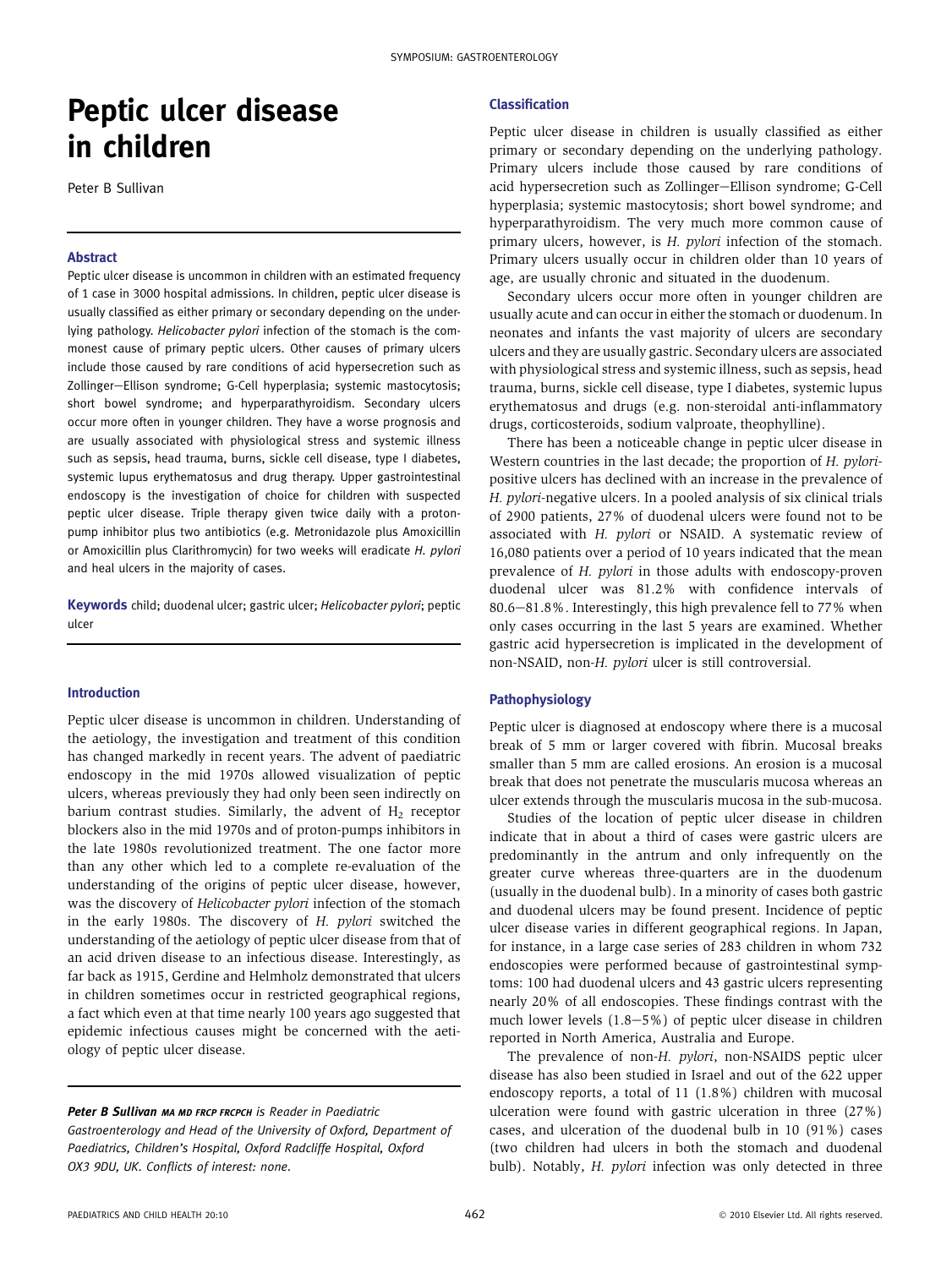(27%) children with duodenal ulcer. Gastritis was more severe, however, in patients with H. *pylori* infection/duodenal ulcer compared with H. pylori-negative/duodenal ulcer group.

This finding is in line with those from other studies on the pathology of H. pylori infection in children which have also shown that the heavier the colonization of the gastric mucosa with H. pylori the more severe is the histological lesion. Although this association is well-known also in adults, there are some distinctly different features of H. pylori infection in children when compared with adults. Oxyntic gastritis is more common in children and neutrophil polymorphs, which are generally present in adults, are scanty or even absent in children. This may be related to differences in the immune response in children and/or less protracted exposure to the organism together with absence of other noxious factors including use of tobacco, ethanol and anti-inflammatory drugs. Conversely, lymphonodular hyperplasia (LNH) is much more prominent in children than in adults and has been reported in between 50 and 90% of cases. These nodules vary in size from 2 to 4 mm and are covered with a smooth, non-ulcerated mucosa which produces a typical 'cobblestone' appearance. The finding of such a nodular antrum on endoscopy is highly predictive of H. pylori infection in children. The large study from Japan, for example, found H. pylori in 28.8% of those with non-nodular gastritis and in 98.5% of those with nodular gastritis. Children have much more reactive lymphoid tissue than adults and LNH represents an immunological response of the gastric mucosa to local antigenic stimulation by H. pylori. Eradication of H. pylori is followed by the complete resolution of the inflammatory process and the disappearance of micronodules, but this may take several months.

# Clinical features

Symptoms in children with suspected peptic ulcer disease commonly include epigastric pain, a relationship of pain with eating, a positive family history, vomiting and bleeding and are crucial factors for the diagnosis of peptic ulcer disease in childhood. Other presenting symptoms include, early satiety or anorexia, nausea, recurrent vomiting and anaemia. Weight loss may also occur.

Abdominal pain is the most common symptom and it is usually dull and vague but may be poorly localized or localized to the epigastric or (in pre-school children) to the periumbilical region. Unequivocal epigastric pain is relatively uncommon in children and should always prompt further investigation. The classical 'adult' history of pain that wakens and is exacerbated by food and relieved by fasting is not elicited that often in children but does help distinguish organic from functional abdominal pain.

Recurrent vomiting caused by peptic ulcer disease is more commonly found in young children and may be associated with poor growth.

Peptic ulcer disease may also present with gastrointestinal bleeding (e.g. haematemesis or melaena). Upper gastrointestinal tract bleeding with or without pain requires investigation. Bleeding may occur against a background of chronic epigastric pain or other symptoms, but painless bleeding may be the only manifestation of ulcer disease. Up to one quarter of children with duodenal ulcers have this 'silent' presentation, a further 25% presenting with bleeding and antecedent pain, and the remainder with abdominal pain or recurrent vomiting.

## Family clustering

A positive family history of peptic ulcer disease is common with between one quarter and two-thirds of children with a peptic ulcer also having a first degree relative with peptic ulcer disease. This may be accounted for to some extent by H. pylori infection which is known to cluster within families and other close knit communities. A higher frequency of H. pylori infection is found in spouses and offspring of H. pylori-infected adult cases. This high frequency in spouses suggests that genetic factors are less important than environmental ones. A crucial question is whether members of a family are colonized by the same strain of H. pylori. Although there is evidence that the same strain of H. pylori can be isolated from individuals within a particular family, the picture is complicated by the fact that, in other studies, different strains have also be isolated from several family members. Strain identification using DNA digest patterns has shown young siblings to be colonized by different strains, although individuals can harbour more than one strain of H. pylori simultaneously. Clonal variants of H. pylori have been shown to cluster in some families with a history of duodenal ulcer disease. Family members are known to harbour strains of H. pylori with the same DNA fingerprints.

#### Differential diagnosis

The differential diagnosis of peptic ulcer disease is extensive as the symptoms of peptic ulcer disease can be mimicked by oesophagitis, eosinophilic gastritis, Crohn's disease, gall bladder disease, pneumonia, pancreatitis or functional dyspepsia.

#### Investigation

Oesophagogastroduodenoscopy has replaced barium meal as the investigation of choice for children with suspected peptic ulcer disease and a three-fold increase in the diagnosis of peptic ulcer disease was seen after the introduction of endoscopy. Children previously suspected to have a peptic ulcer by barium study should undergo endoscopy if their symptoms persist or recur. Endoscopy allows for direct visualization of the mucosa for the localization of any bleeding and also or the identification (LNH) and diagnosis of H. pylori infection. Gastric mucosal histology can help differentiate suspected peptic ulcer disease from other aetiologies such as Crohn's disease or eosinophilic enteropathy.

The  $[C^{13}]$  urea breath test is not an appropriate alternative to endoscopy for the initial diagnosis of H. pylori in children because of the wide differential diagnosis involved. The  $[C^{13}]$ urea breath, however, is more appropriate than repeat endoscopy to confirm eradication of H. pylori.

In non-H. pylori peptic ulcer disease a fasting plasma gastrin level should be obtained to exclude one of the rare G-cell disorders Zollinger-Ellison syndrome.

#### **Treatment**

The treatment of peptic ulcer disease is the treatment of the underlying cause. Non-H. pylori ulcer disease can be treated effectively with acid-suppression. Receptors for histamine are located on the acid-producing parietal cells and blocking histamine 2 receptors (e.g. with Ranitidine) suppresses gastric acid secretion. Proton-pump inhibitors (PPIs) are more potent at acidsuppression than histamine 2 receptor blockers and they block